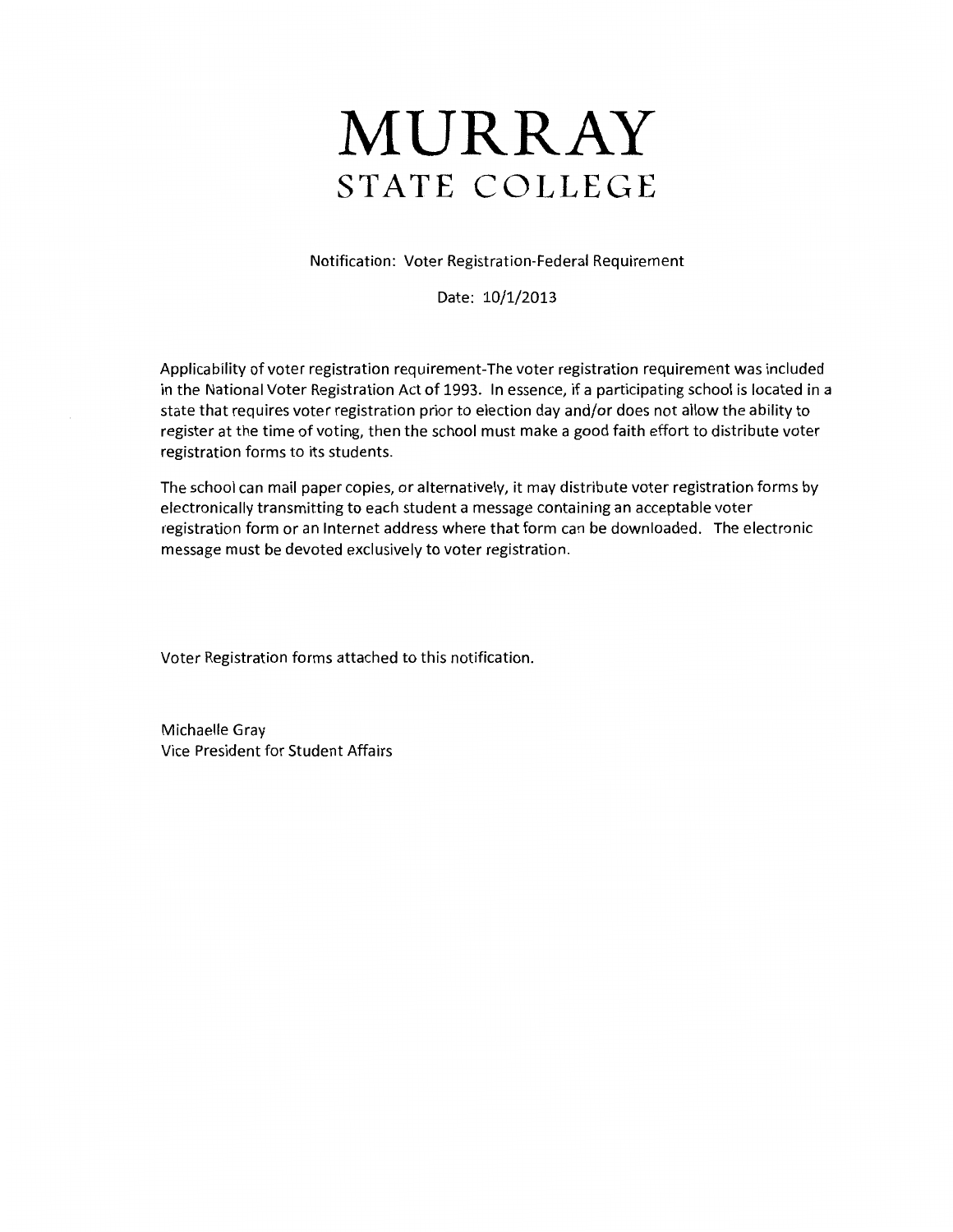# **OKLAHOMA VOTER REGISTRATION APPLICATION**

## **IMPORTANT INFORMATION — PLEASE READ CAREFULLY**

- Voter registration closes 24 days before an election. If you apply when registration is closed, your application will be processed when registration reopens after the election.
- If you mail this application, it must be postmarked more than 24 days before the election in which you wish to vote.
- You may not vote until you receive a Voter Card from the County Election Board.
- If you do not receive a Voter Card within 30 days, contact your local County Election Board.
- If you have questions, call your local County Election Board or call 405-521-2391.

### **INSTRUCTIONS FOR COMPLETING VOTER REGISTRATION APPLICATION**

#### **SECTION 1 - NAME**

Oklahoma law requires you to provide proof of identity when you appear in person to vote. Your name on your voter registration application should match your name on your driver license or any other document used to show proof of identity for voting purposes.

#### **SECTION 4 - POLITICAL PARTY**

- If you register in a political party recognized in Oklahoma you may vote only for that party's candidates in primary elections.
- **If you register No Party (Independent) you CANNOT vote for party candidates in primary elections.**
- **If you register in a political organization recognized in Oklahoma you CANNOT vote for party candidates in** primary elections.
- If you choose a political party or organization not recognized in Oklahoma, you will be registered as a No Party (Independent) voter.
- You may not be able to change your political party at certain times in even-numbered years.

#### **SECTION 5- STREET ADDRESS OR DIRECTIONS TO YOUR HOME**

- You must register to vote at your address of residence. If you have a street address or 911 address, this is your address of residence.
- A rural route or a post office box is NOT an address of residence.

#### **SECTION 8 - HAVE YOU BEEN REGISTERED BEFORE?**

- If you have been registered before, enter information about the place you were last registered. If you have never been registered before, leave this space blank.
- $\blacksquare$  Enter your former name if it has changed since you last registered.
- $\blacksquare$  Enter your former political party if you are changing your political party.

#### **SECTION 9-OATH**

- Read the oath carefully. Sign and date it in ink. If you cannot sign your name, make your mark and give the name of the person who helped you.
- Who Can Register You can register to vote if you are a citizen of the United States, a resident of the State of Oklahoma, and 18 years old or older.
- **E** Felons A convicted felon may not register for a period equal to the time of the original sentence. A convicted felon who has been pardoned may register.
- **Persons Judged Incapacitated Persons judged incapacitated by a court may not register to vote.**